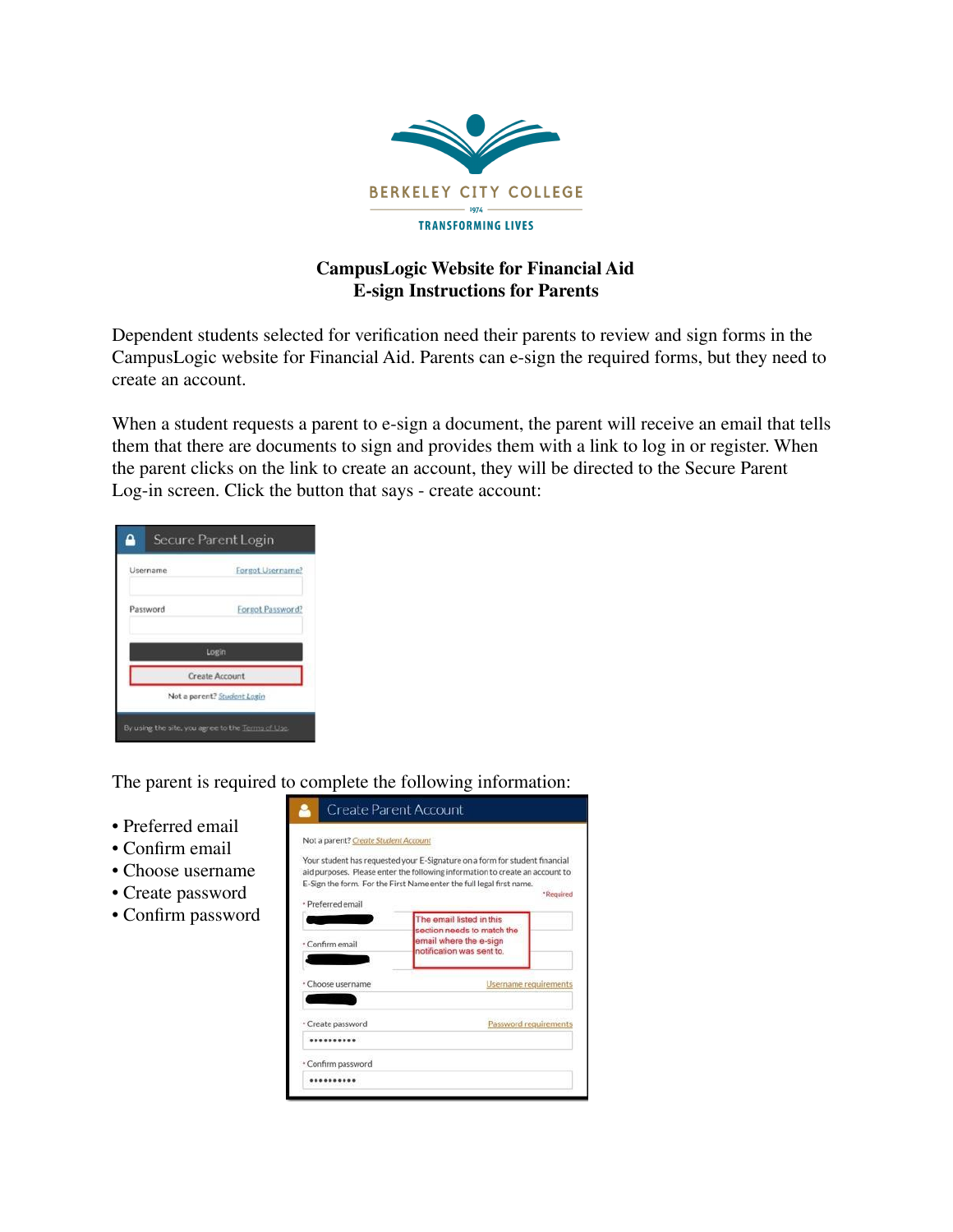The parent will need to confirm their information. This will also need to match the information that was provided on the aid application.

| Confirm Parent Information                         |                                                                                                                                                                |
|----------------------------------------------------|----------------------------------------------------------------------------------------------------------------------------------------------------------------|
| corrections to ensure an exact match to the FAFSA. | Information provided in the fields below must match information provided on the<br>Free Application for Federal Student Aid (FAFSA). Please make any necessary |
| Why do I have to provide this?                     |                                                                                                                                                                |
| · Parent's first name                              |                                                                                                                                                                |
|                                                    | This information needs to match                                                                                                                                |
| * Parent's last name                               | the parental information<br>provided on the aid application.                                                                                                   |
| Testing                                            |                                                                                                                                                                |
| · Parent's date of birth                           |                                                                                                                                                                |
| 01/01/1968                                         |                                                                                                                                                                |
| * Parent's social security number                  |                                                                                                                                                                |
|                                                    |                                                                                                                                                                |

Once the parent confirms their information, they will be asked to confirm their student's information. This information needs to match the aid application.

|                                    | Information provided in the fields below must match information provided on the |
|------------------------------------|---------------------------------------------------------------------------------|
|                                    | Free Application for Federal Student Aid (FAFSA). Please make any necessary     |
|                                    | corrections to ensure an exact match to the FAFSA.                              |
| Why do I have to provide this?     |                                                                                 |
| - Student's first name             |                                                                                 |
|                                    |                                                                                 |
| · Student's last name              |                                                                                 |
|                                    |                                                                                 |
| * Student's date of birth          |                                                                                 |
| 01/01/1998                         |                                                                                 |
| * Student's social security number |                                                                                 |
|                                    |                                                                                 |
|                                    | I laccept the privacy policy                                                    |
|                                    |                                                                                 |

• Student first name

• Parent First name • Parent Last Name • Parent Date of Birth

• Parent Social Security Number

- Student last name
- Student date of birth
- Student social security number

After the information is entered in, the parent needs to review the privacy policy before clicking on the Create Account.

If the account creation is successful, the parent will be routed to the log-in page. The parent will receive an email asking them to confirm their email address. **THIS STEP IS IMPORTANT**confirming the email address allows the parent to use the "forgot password" feature in the future, should it be forgotten. If the email is not confirmed, then the parent will need to call to have their password reset.